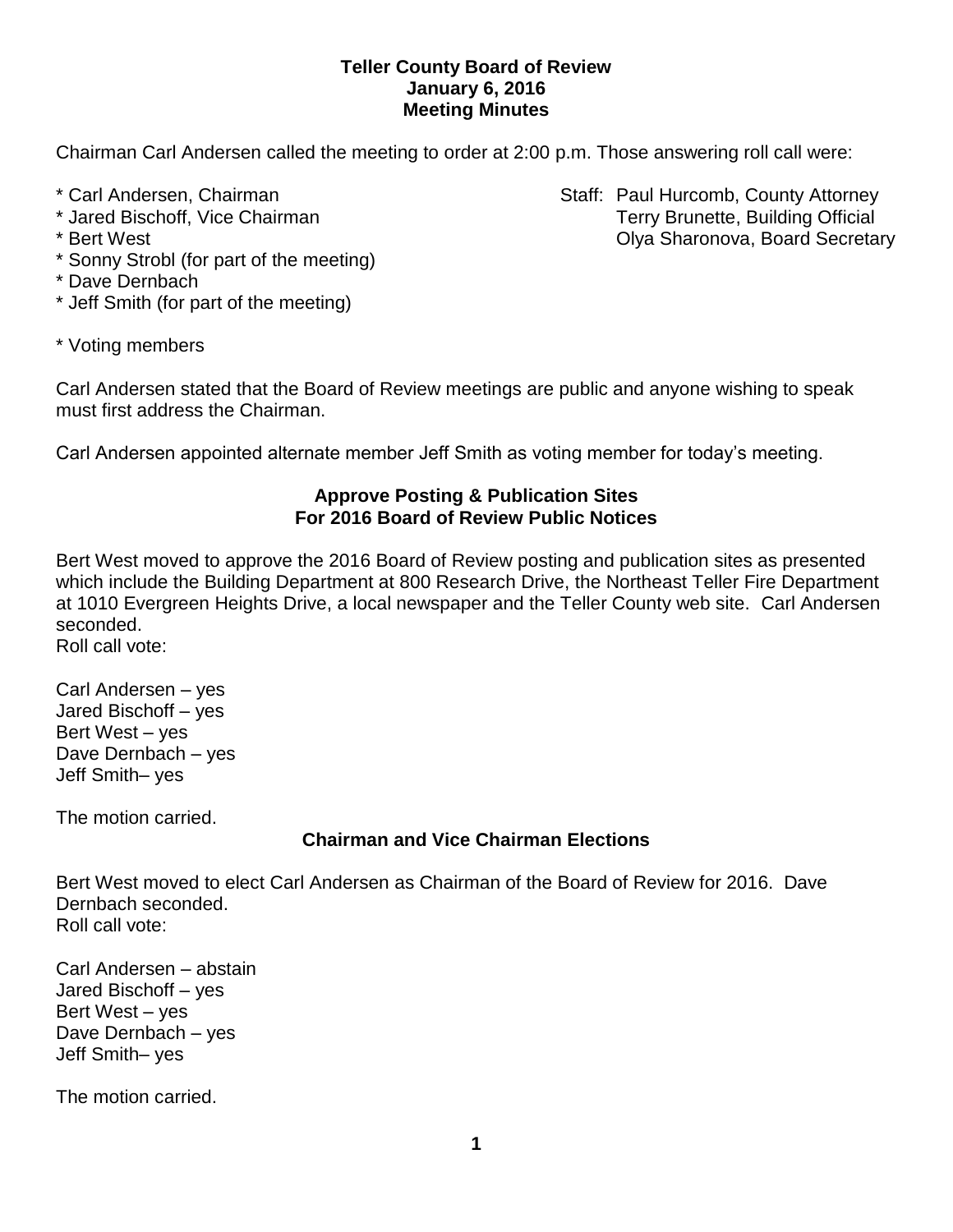Bert West moved to elect Jared Bischoff as Vice Chairman of the Board of Review for 2016. Jeff Smith seconded. Roll call vote:

Carl Andersen – yes Jared Bischoff – abstain Bert West – yes Dave Dernbach – yes Jeff Smith– yes

The motion carried.

#### **Review and Approve Board of Review Meeting Dates for 2016**

Bert West moved to approve the Board of Review Meeting Dates for 2016 and the first meeting in 2017 as presented. Jeff Smith seconded. Roll call vote:

Carl Andersen – yes Jared Bischoff – yes Bert West – yes Dave Dernbach – yes Jeff Smith– yes

The motion carried.

### **Review and Approve Minutes From the December 2, 2015 Meeting**

Dave Dernbach moved to approve the December 2, 2015 meeting minutes as presented. Bert West seconded. Roll call vote:

Carl Andersen – yes Jared Bischoff – yes Bert West – yes Dave Dernbach – yes Jeff Smith– yes

The motion carried.

Sonny Strobl joined the meeting at 2:06 p.m. Carl Andersen rescinded the appointment of alternate member Jeff Smith as a voting member for the remainder of the meeting.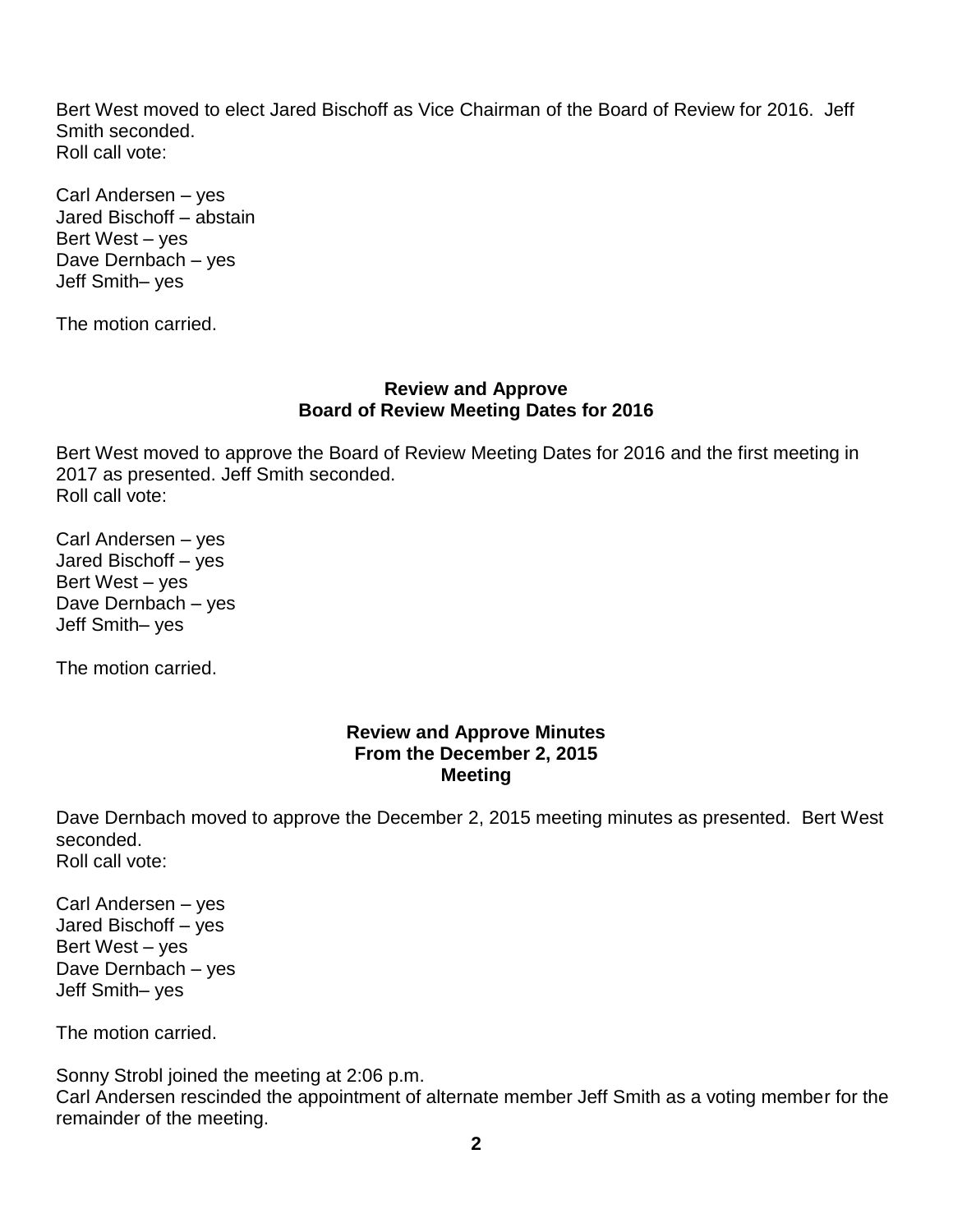### **A. Request from homeowner/general contractor Bryan Critchlow/Plan#P12538 / at 874 Meadow Park Dr., Divide CO. 80814/ for a variance to R305.1 Minimum ceiling height, Exception #2 Bathrooms.**

Terry Brunette, Building Official opened the item with the summarization of the staff report and explained that the work was constructed prior to plan submittal. During plan review the ceiling height at the sink area in the newly constructed loft bathroom was determined to be non-compliant, therefore a variance request was applied for. The request is for a variance to allow for a ceiling height less than the required minimum height of 6'8" per section R305.1 of the 2009 International Residential Code. The Building Department supports this variance request and recommends approval.

Bryan Critchlow was unable to attend the meeting, so contractor Mr. Steve Copp the owner of Advantage Log Homes and engineer Mr. Bryan Dutton, owner of Allegro Design Co., were present on his behalf.

Discussion occurred between Terry Brunette, BOR members, and the petitioner's representatives to clarify different areas of the requested variance.

Previously constructed floor does not meet code, engineering assessment was completed and the area in question requires structural upgrades and at that time the floor level will rise and the ceiling height in front of the sink will become less than minimum allowed by code. The height can possibly range anywhere from 6'2" to 6'6" depending on the location of the sink and the thickness of the new floor.

Loft is located above the master bathroom with open areas all around it however; the location of the bathroom in question was driven by the home's already existing plumbing and since all previous work was done by the owner the simpler route was chosen.

There was further discussion between Terry Brunette, BOR members, and the petitioner's representatives about variety of floor joists that are available on the market and framing options that engineer may not have thought about to keep the floor level from rising too high. Since the height of the ceiling is not considered a life/safety issue by the Building Department, the Board discussed approving the variance with a minimum height set at 6'4".

Carl Andersen opened this matter up for public comment. No public comment. Close public comment.

Bert West moved to grant the request from homeowner/general contractor Bryan Critchlow/Plan#P12538 / at 874 Meadow Park Dr., Divide CO. 80814/ for a variance to R305.1 Minimum ceiling height, Exception #2, Bathrooms; with condition that the minimum height of the ceiling shall not be less than 6'4". Carl Andersen seconded. Roll call vote:

Carl Andersen – yes Jared Bischoff – yes Bert West – yes Sonny Strobl – yes Dave Dernbach – yes